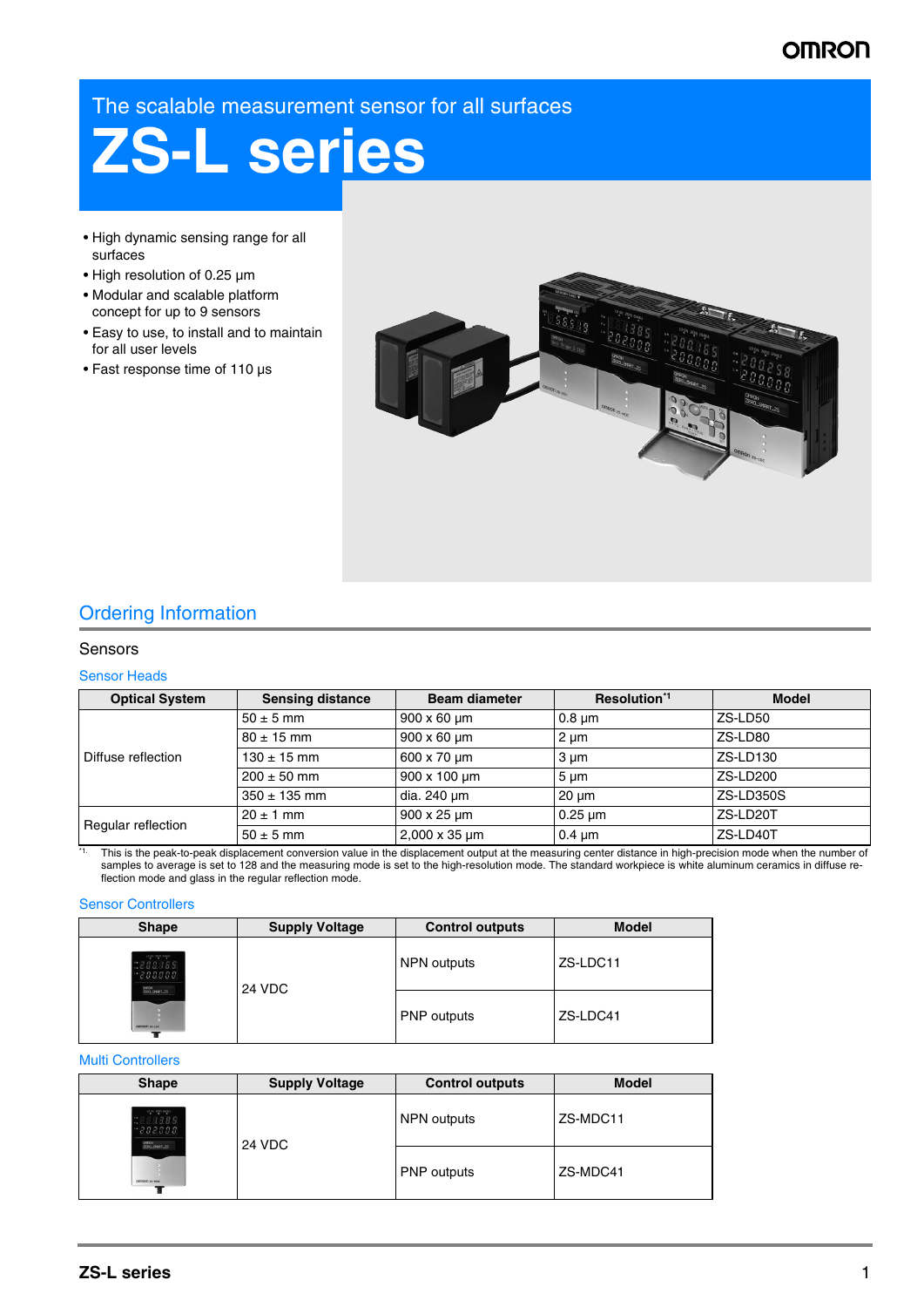## Data Storage Units

| ຼ<br><b>Shape</b>                                          | <b>Supply Voltage</b> | <b>Control outputs</b> | <b>Model</b> |
|------------------------------------------------------------|-----------------------|------------------------|--------------|
| <b>ETHERNIA</b> OR<br>88888<br>OPRON<br>DIGAUST 29 41 STOP | 24 VDC                | NPN outputs            | ZS-DSU11     |
| ue-at nonno                                                |                       | PNP outputs            | ZS-DSU41     |

## Accessories (Sold Separately)

## Controller Link

| <b>Shape</b> | <b>Model</b> |
|--------------|--------------|
|              | ZS-XCN       |

## Panel Mount Adapter

| <b>Shape</b> |         | <b>Model</b>                             |
|--------------|---------|------------------------------------------|
|              | ZS-XPM1 | For 1st Controller                       |
|              | ZS-XPM2 | For expansion (from<br>2nd Controller on |

## RS-232C Cable for Connecting to a Personal Computer

| <b>Shape</b> | <b>Model</b> | Otv |
|--------------|--------------|-----|
|              | ZS-XRS2      |     |

## Safety Precautions for Using Laser Equipment

#### **Laser Label Indications**A WARNING LASER RADIATION Attach the following warning label to the side of LASER MADIATION<br>DC NOT STARE INTO BEAM<br>CLASS 2 LASER PRODUCT<br>MAXIMUM OUTPUT:1.0mW<br>PULSE DURATION 220msec<br>EN 60825-1:1994 +A11:1996 +A2:2001 the ZS-L-series Sensor Head.

## Extension Cables for Sensor Heads

| Cable length   | <b>Model</b>           | Qty |
|----------------|------------------------|-----|
| m              | ZS-XC1A                |     |
| 4 m            | ZS-XC4A                |     |
| 5 <sub>m</sub> | ZS-XC5B*1,*2           |     |
| 8 <sub>m</sub> | ZS-XC8A                |     |
| 10 m           | ZS-XC10B <sup>*1</sup> |     |

<span id="page-1-0"></span>\*<sup>1.</sup> Up to two ZS-XC□B Cables can be connected (22 m max.).<br><sup>\*2.</sup> A Robot Cable (ZS-XC5BR) is also available.

## Logging Software

| Name                                   | <b>Model</b> |
|----------------------------------------|--------------|
| l Smart Monitor Zero<br>l Professional | ZS-SW11E     |

## Memory Card

/\*

| <b>Model</b>   | <b>Model</b> |
|----------------|--------------|
| $F160-N64S(S)$ | 64 MB        |
| QM300-N128S    | 128 MB       |
| F160-N256S     | 256 MB       |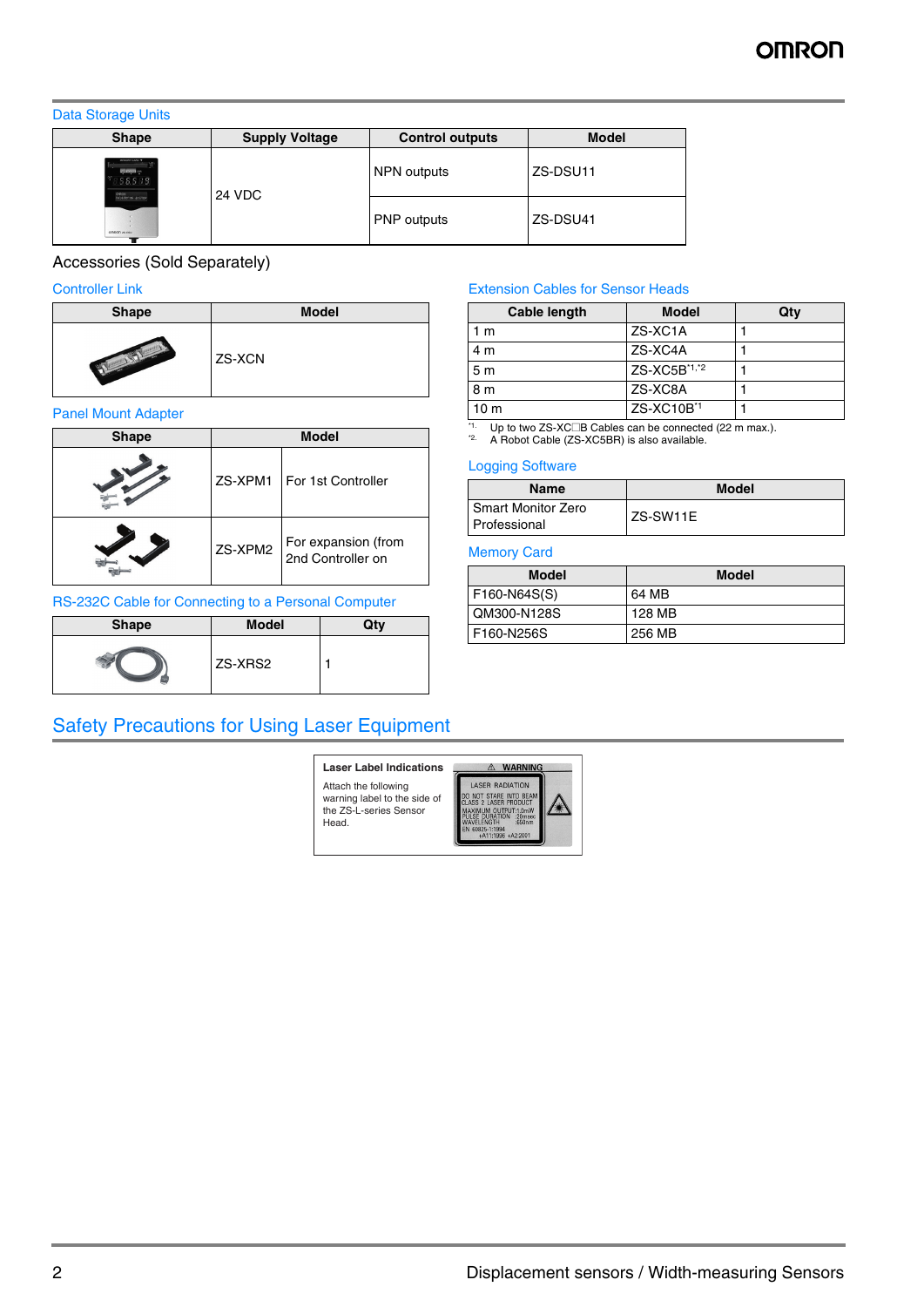## **Specifications**

## Sensor Heads

| <b>Item</b>                                 | <b>Model</b>                                                                                                         | ZS-LD20T                                                                                            |                                   | ZS-LD40T<br><b>ZS-LD50</b>                                                                                                                                                                                                                        |                                   |                                                                                           |                            |                                                                      | <b>ZS-LD80</b>                                                              | <b>ZS-LD130</b><br><b>ZS-LD200</b> |                                   | <b>ZS-LD350S</b>                  |                            |                              |
|---------------------------------------------|----------------------------------------------------------------------------------------------------------------------|-----------------------------------------------------------------------------------------------------|-----------------------------------|---------------------------------------------------------------------------------------------------------------------------------------------------------------------------------------------------------------------------------------------------|-----------------------------------|-------------------------------------------------------------------------------------------|----------------------------|----------------------------------------------------------------------|-----------------------------------------------------------------------------|------------------------------------|-----------------------------------|-----------------------------------|----------------------------|------------------------------|
| Applicable<br>Controllers                   |                                                                                                                      |                                                                                                     |                                   | <b>ZS-LDC Series</b>                                                                                                                                                                                                                              |                                   |                                                                                           |                            |                                                                      |                                                                             |                                    |                                   |                                   |                            |                              |
| Optical system                              |                                                                                                                      | Regular<br>reflec-<br>tion                                                                          | <b>Diffuse</b><br>reflec-<br>tion | Regular<br>reflec-<br>tion                                                                                                                                                                                                                        | <b>Diffuse</b><br>reflec-<br>tion | <b>Diffuse</b><br>reflec-<br>tion                                                         | Regular<br>reflec-<br>tion | <b>Diffuse</b><br>reflec-<br>tion                                    | Regular<br>reflec-<br>tion                                                  | Regular<br>reflec-<br>tion         | <b>Diffuse</b><br>reflec-<br>tion | <b>Diffuse</b><br>reflec-<br>tion | Regular<br>reflec-<br>tion | <b>Diffuse</b><br>reflection |
| Measuring<br>center<br>distance             |                                                                                                                      | 20 mm                                                                                               | 6.3 mm                            | 40 mm                                                                                                                                                                                                                                             | 30 mm                             | 50 mm                                                                                     | 47 mm                      | 80 mm                                                                | 78 mm                                                                       | 130 mm                             | 130 mm                            | 200 mm                            | 200 mm                     | 350 mm                       |
|                                             | Measuring range                                                                                                      | $±1$ mm                                                                                             | $±1$ mm                           | ±2.5 m<br>m                                                                                                                                                                                                                                       | $±2$ mm                           | $±5$ mm                                                                                   | $±4$ mm                    | $±15$ mm                                                             | $±14$ mm                                                                    | $±15$ mm                           | $±12$ mm                          | $±50$ mm                          | $±48$ mm                   | $±135$ mm                    |
| Light source                                |                                                                                                                      |                                                                                                     |                                   |                                                                                                                                                                                                                                                   |                                   |                                                                                           |                            | Visible semiconductor laser (wavelength: 650 nm, 1 mW max., Class 2) |                                                                             |                                    |                                   |                                   |                            |                              |
| Beam<br>diameter <sup>*1</sup>              |                                                                                                                      |                                                                                                     | 900 x 25 um                       | 2,000 x 35 um                                                                                                                                                                                                                                     |                                   | 900 x 60 um                                                                               |                            |                                                                      | 900 x 60 um                                                                 | 600 x 70 um                        |                                   | 900 x 100 µm                      |                            | dia. 240 um                  |
| Linearity <sup>*2</sup>                     |                                                                                                                      |                                                                                                     |                                   |                                                                                                                                                                                                                                                   | $±0.1\%$ F.S.                     |                                                                                           |                            |                                                                      |                                                                             | $±0.25\%$ F.S.                     |                                   | ±0.1%<br>F.S.                     | ±0.25%<br>F.S.             | $±0.1\%$ F.S.                |
| Resolution <sup>*3</sup>                    |                                                                                                                      | $0.25 \mu m$                                                                                        |                                   | $0.4 \mu m$                                                                                                                                                                                                                                       |                                   |                                                                                           | $0.8 \mu m$                | $2 \mu m$                                                            |                                                                             | $3 \mu m$                          |                                   | $5 \mu m$                         |                            | $20 \mu m$                   |
| Temperature<br>characteristic <sup>*4</sup> |                                                                                                                      |                                                                                                     | 0.04% F.S./°C                     | 0.02% F.S./°C                                                                                                                                                                                                                                     |                                   |                                                                                           | 0.02% F.S./°C              |                                                                      | 0.01% F.S./°C                                                               | 0.02% F.S./°C                      |                                   | 0.02% F.S./°C                     |                            | 0.04% F.S./°C                |
|                                             | Sampling cycle <sup>*5</sup>                                                                                         |                                                                                                     |                                   |                                                                                                                                                                                                                                                   |                                   |                                                                                           |                            | $110 \mu s$                                                          |                                                                             |                                    |                                   |                                   |                            |                              |
| Indica-                                     | <b>NEAR</b><br>indicator                                                                                             |                                                                                                     |                                   | Lights near the measuring center distance, and nearer than the measuring center distance inside the measuring range.<br>Flashes when the measurement target is outside of the measuring range or when the received light amount is insufficient.  |                                   |                                                                                           |                            |                                                                      |                                                                             |                                    |                                   |                                   |                            |                              |
| tors                                        | <b>FAR</b><br>indicator                                                                                              |                                                                                                     |                                   | Lights near the measuring center distance, and further than the measuring center distance inside the measuring range.<br>Flashes when the measurement target is outside of the measuring range or when the received light amount is insufficient. |                                   |                                                                                           |                            |                                                                      |                                                                             |                                    |                                   |                                   |                            |                              |
|                                             | Operating ambi-<br>Illumination on received light surface: 3,000 lx or less (incandescent light)<br>ent illumination |                                                                                                     |                                   |                                                                                                                                                                                                                                                   |                                   | Illumination on<br>received light<br>surface: 2,000 lx<br>or less<br>(incandescent light) |                            | light)                                                               | Illumination on received light sur-<br>face: 3,000 lx or less (incandescent |                                    |                                   |                                   |                            |                              |
| Ambient<br>temperature                      |                                                                                                                      | Operating: 0 to 50°C, Storage: -15 to 60°C (with no icing or condensation)                          |                                   |                                                                                                                                                                                                                                                   |                                   |                                                                                           |                            |                                                                      |                                                                             |                                    |                                   |                                   |                            |                              |
| Ambient<br>humidity                         |                                                                                                                      | Operating and storage: 35% to 85% (with no condensation)                                            |                                   |                                                                                                                                                                                                                                                   |                                   |                                                                                           |                            |                                                                      |                                                                             |                                    |                                   |                                   |                            |                              |
| Degree of<br>protection                     |                                                                                                                      | Cable length 0.5 m: IP66, cable length 2 m: IP67                                                    |                                   |                                                                                                                                                                                                                                                   |                                   |                                                                                           |                            |                                                                      |                                                                             |                                    |                                   |                                   |                            |                              |
| <b>Materials</b>                            |                                                                                                                      | Case: Aluminum die-cast, Front cover: Glass                                                         |                                   |                                                                                                                                                                                                                                                   |                                   |                                                                                           |                            |                                                                      |                                                                             |                                    |                                   |                                   |                            |                              |
| Cable length                                |                                                                                                                      |                                                                                                     |                                   |                                                                                                                                                                                                                                                   |                                   |                                                                                           |                            | 0.5 m, 2 m                                                           |                                                                             |                                    |                                   |                                   |                            |                              |
| Weight                                      |                                                                                                                      |                                                                                                     |                                   |                                                                                                                                                                                                                                                   |                                   |                                                                                           |                            | Approx. 350 g                                                        |                                                                             |                                    |                                   |                                   |                            |                              |
| Accessories                                 |                                                                                                                      | Laser labels (1 each for JIS/EN, 3 for FDA), Ferrite cores (2), Insure Locks (2), Instruction Sheet |                                   |                                                                                                                                                                                                                                                   |                                   |                                                                                           |                            |                                                                      |                                                                             |                                    |                                   |                                   |                            |                              |

<sup>11</sup>. Defined as 1/e<sup>2</sup> (13.5 %) of the center optical intensity at the actual measurement center distance (effective value). The beam diameter is sometimes influenced by the ambient conditions of the workpiece, such as leaked light from the main beam.

<sup>22</sup> This is the error in the measured value with respect to an ideal straight line. The standard workpiece is white aluminum ceramics in diffuse reflection mode and<br>glass in the regular reflection mode of the ZS-LD20T/40T

<sup>\*3.</sup> This is the peak-to-peak displacement conversion value in the displacement output at the measuring center distance in high-precision mode when the number of samples to average is set to 128 and the measuring mode is set to the high-resolution mode. The standard workpiece is white aluminum ceramics in diffuse re-flection mode and glass in the regular reflection mode.

<sup>\*4.</sup> This is the value obtained at the measuring center distance when the Sensor and workpiece are fixed by an aluminum jig.

<sup>\*5.</sup> This value is obtained when the measuring mode is set to the high-speed mode.

## Sensor Controllers

## ZS-LDC11/LDC41

| <b>Sensor Controllers</b><br><b>Model</b>  |                           |                                        | ZS-LDC11<br>ZS-LDC41                                                                                                                                                                                         |                                                                                                                        |  |  |  |
|--------------------------------------------|---------------------------|----------------------------------------|--------------------------------------------------------------------------------------------------------------------------------------------------------------------------------------------------------------|------------------------------------------------------------------------------------------------------------------------|--|--|--|
|                                            | No. of samples to average |                                        | 1, 2, 4, 8, 16, 32, 64, 128, 256, 512, 1024, 2048, or 4096                                                                                                                                                   |                                                                                                                        |  |  |  |
|                                            | Number of mounted Sensors |                                        | 1 per Sensor Controller                                                                                                                                                                                      |                                                                                                                        |  |  |  |
|                                            | Connection method         |                                        | Serial I/O: connector, Other: pre-wired (standard cable length: 2 m)                                                                                                                                         |                                                                                                                        |  |  |  |
|                                            | Serial I/O                | <b>USB 2.0</b>                         |                                                                                                                                                                                                              | 1 port, Full Speed (12 Mbps), MINI-B                                                                                   |  |  |  |
| External<br>Outputs<br>interface<br>Inputs | <b>RS-232C</b>            |                                        | port, 115,200 bps max.                                                                                                                                                                                       |                                                                                                                        |  |  |  |
|                                            |                           | Judgement outputs                      | 3 outputs: HIGH, PASS, and LOW<br>NPN open-collector, 30 VDC, 50 mA max.,<br>residual voltage: 1.2 V max.                                                                                                    | 3 outputs: HIGH, PASS, and LOW<br>PNP open-collector, 50 mA max.,<br>residual voltage: 1.2 V max.                      |  |  |  |
|                                            | Linear outputs            |                                        | Selectable from 2 types of output, voltage or current (selected by slide switch on base).<br>Voltage output: -10 to 10 V, output impedance: 40.<br>Current output: 4 to 20 mA, maximum load resistance: 300. |                                                                                                                        |  |  |  |
|                                            |                           | Laser OFF, ZERO<br>reset timing, RESET | ON: Short-circuited with 0V terminal or 1.5 V or less<br>OFF: Open (leakage current: 0.1 mA max.)                                                                                                            | ON: Short-circuited to supply voltage or within 1.5 V of<br>supply voltage<br>OFF: Open (leakage current: 0.1 mA max.) |  |  |  |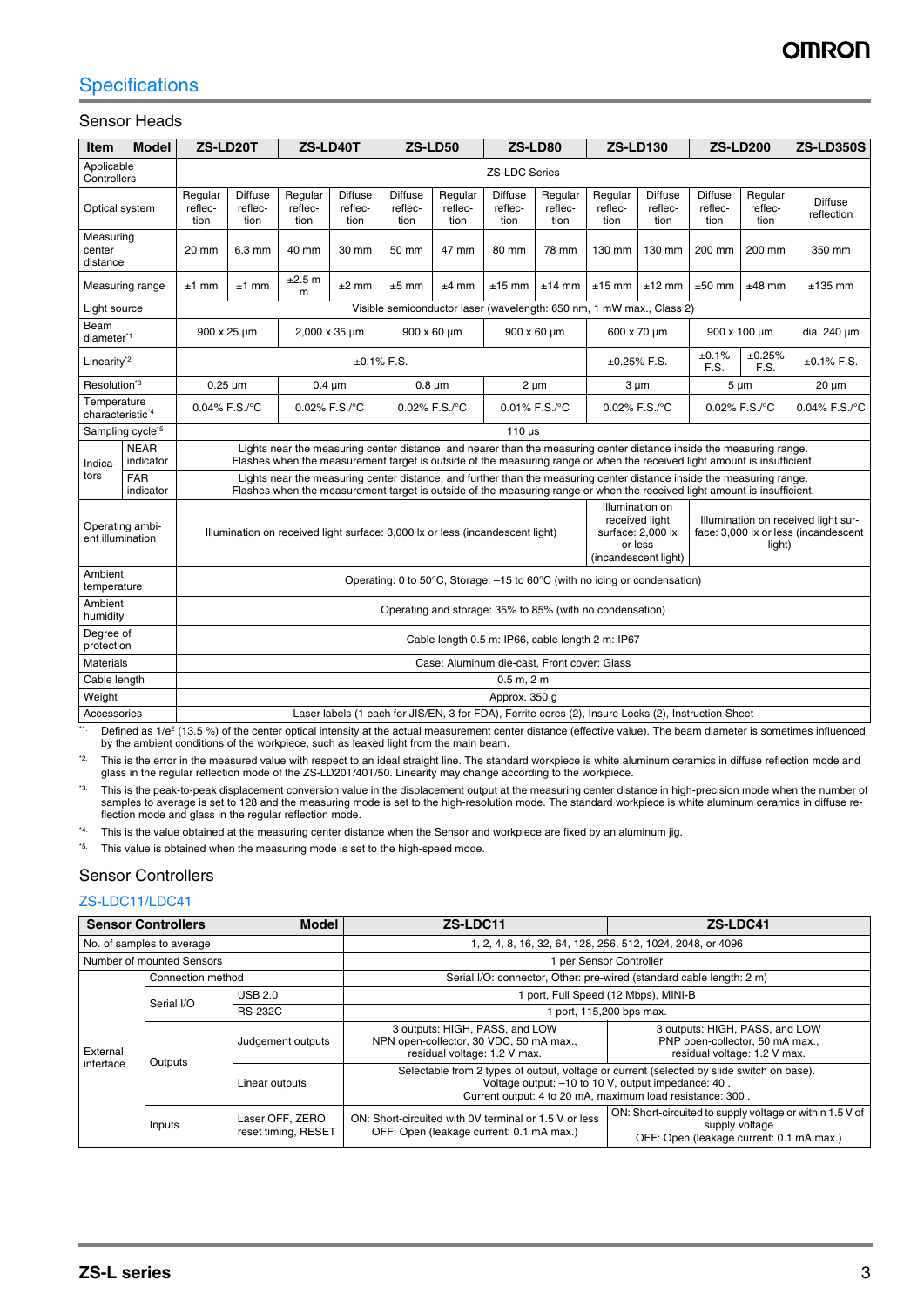# **OMROI**

| <b>Model</b><br><b>Sensor Controllers</b> |              | ZS-LDC11                                                                                                                                                                                                                                                                                                                                                                                                                                                                                                                                                      |  | ZS-LDC41 |
|-------------------------------------------|--------------|---------------------------------------------------------------------------------------------------------------------------------------------------------------------------------------------------------------------------------------------------------------------------------------------------------------------------------------------------------------------------------------------------------------------------------------------------------------------------------------------------------------------------------------------------------------|--|----------|
| <b>Functions</b>                          |              | Display:<br>Measured value, threshold value, voltage/current, received light amount, and resolution<br>Sensing:<br>Mode, gain, measurement object, head installation<br>Smooth, average, and differentiation<br>Filter:<br>Scaling, various hold values, and zero reset<br>Outputs:<br>Linear (focus/correction), judgements (hysteresis and timer), non-measurement, and bank<br>I/O settings:<br>(switching and clear)<br>Save, initialization, measurement information display, communications settings, key lock, lan-<br>System:<br>quage, and data load |  |          |
| Status indicators                         |              | HIGH (orange), PASS (green), LOW (orange), LDON (green), ZERO (orange), and ENABLE (green)                                                                                                                                                                                                                                                                                                                                                                                                                                                                    |  |          |
| Segment display                           | Main display | 8-segment red LED, 6 digits                                                                                                                                                                                                                                                                                                                                                                                                                                                                                                                                   |  |          |
|                                           | Sub-display  | 8-segment green LED, 6 digits                                                                                                                                                                                                                                                                                                                                                                                                                                                                                                                                 |  |          |
| <b>LCD</b>                                |              | 16 digits x 2 rows, Color of characters: green, Resolution per character: 5 x 8 pixel matrix                                                                                                                                                                                                                                                                                                                                                                                                                                                                  |  |          |
| Setting inputs                            | Setting keys | Direction keys (UP, DOWN, LEFT, and RIGHT), SET key, ESC key, MENU key, and function keys (1 to 4)                                                                                                                                                                                                                                                                                                                                                                                                                                                            |  |          |
|                                           | Slide switch | Threshold switch (2 states: High/Low), mode switch (3 states: FUN, TEACH, and RUN)                                                                                                                                                                                                                                                                                                                                                                                                                                                                            |  |          |
| Power supply voltage                      |              | 21.6 V to 26.4 VDC (including ripple)                                                                                                                                                                                                                                                                                                                                                                                                                                                                                                                         |  |          |
| Current consumption                       |              | 0.5 A max. (when Sensor Head is connected)                                                                                                                                                                                                                                                                                                                                                                                                                                                                                                                    |  |          |
| Ambient temperature                       |              | Operating: 0 to 50°C, Storage: -15 to 60°C (with no icing or condensation)                                                                                                                                                                                                                                                                                                                                                                                                                                                                                    |  |          |
| Ambient humidity                          |              | Operating and storage: 35% to 85% (with no condensation)                                                                                                                                                                                                                                                                                                                                                                                                                                                                                                      |  |          |
| <b>Materials</b>                          |              | Case: Polycarbonate (PC)                                                                                                                                                                                                                                                                                                                                                                                                                                                                                                                                      |  |          |
| Weight                                    |              | Approx. 280 g (excluding packing materials and accessories)                                                                                                                                                                                                                                                                                                                                                                                                                                                                                                   |  |          |
| Accessories                               |              | Ferrite core (1), Instruction Sheet                                                                                                                                                                                                                                                                                                                                                                                                                                                                                                                           |  |          |

the ZS-XCN

#### ZS-MDC11/MDC41 Multi-Controllers

Basic specifications are the same as those for the Sensor Controllers.

The following points, however, are different.

(1) Sensor Heads cannot be connected.

- (2) A maximum 9 of Controllers can be connected. Control Link Units are required to connect Controllers.
- (3) Processing functions between Controllers: Math functions



## Data Storage Units

|                                                                  | <b>Sensor Controllers</b> | <b>Model</b>   | ZS-DSU11                                                                                                                                                                                 | ZS-DSU41                                                                                                               |  |
|------------------------------------------------------------------|---------------------------|----------------|------------------------------------------------------------------------------------------------------------------------------------------------------------------------------------------|------------------------------------------------------------------------------------------------------------------------|--|
| Number of mounted Sensor Heads                                   |                           |                | Cannot be connected                                                                                                                                                                      |                                                                                                                        |  |
| Number of connectable Controllers                                |                           |                | 10 Controllers max. (ZS-MDC: 1 Controller, ZS-LDC: 9 Controllers max.) <sup>1</sup>                                                                                                      |                                                                                                                        |  |
| <b>Connectable Controllers</b>                                   |                           |                | ZS-LDC <sup>II</sup> . ZS-MDC <sup>II</sup>                                                                                                                                              |                                                                                                                        |  |
| Connection method                                                |                           |                | Serial I/O: connector, Other: pre-wired (standard cable length: 2 m)                                                                                                                     |                                                                                                                        |  |
|                                                                  | Serial I/O                | <b>USB 2.0</b> | 1 port, Full Speed (12 Mbps), MINI-B                                                                                                                                                     |                                                                                                                        |  |
|                                                                  |                           | <b>RS-232C</b> | 1 port, 115,200 bps max.                                                                                                                                                                 |                                                                                                                        |  |
| External<br>Outputs<br>interface                                 |                           |                | 3 outputs: HIGH, PASS, and LOW<br>NPN open-collector, 30 VDC, 50 mA max.,<br>residual voltage: 1.2 V max.                                                                                | 3 outputs: HIGH, PASS, and LOW<br>PNP open-collector, 50 mA max.,<br>residual voltage: 1.2 V max.                      |  |
|                                                                  | Inputs                    |                | ON: Short-circuited with 0V terminal or 1.5 V or less<br>OFF: Open (leakage current: 0.1 mA max.)                                                                                        | ON: Short-circuited to supply voltage or within 1.5 V of<br>supply voltage<br>OFF: Open (leakage current: 0.1 mA max.) |  |
| Data resolution                                                  |                           |                | 32 bits                                                                                                                                                                                  |                                                                                                                        |  |
| Logging trigger functions<br><b>Functions</b><br>Other functions |                           |                | Start and stop triggers can be set separately; external triggers, data triggers (self-triggers), and time triggers                                                                       |                                                                                                                        |  |
|                                                                  |                           |                | External banks, alarm outputs, saved data format customization, and clock                                                                                                                |                                                                                                                        |  |
| Status indicators                                                |                           |                | OUT (orange), PWR (green), ACCESS (orange), and ERR (red)                                                                                                                                |                                                                                                                        |  |
| Segment display                                                  |                           |                | 8-segment green LEDs, 6 digits                                                                                                                                                           |                                                                                                                        |  |
| <b>LCD</b>                                                       |                           |                | 16 digits x 2 rows, Color of characters: green, Resolution per character: 5 x 8 pixel matrix                                                                                             |                                                                                                                        |  |
| Setting keys<br>Setting inputs<br>Slide switch                   |                           |                | Direction keys (UP, DOWN, LEFT, and RIGHT), SET key, ESC key, MENU key, and function keys (1 to 4)                                                                                       |                                                                                                                        |  |
|                                                                  |                           |                | Threshold switch (2 states: High/Low), mode switch (3 states: FUN, TEACH, and RUN)                                                                                                       |                                                                                                                        |  |
| Power supply voltage                                             |                           |                | 21.6 V to 26.4 VDC (including ripple)                                                                                                                                                    |                                                                                                                        |  |
| Current consumption                                              |                           |                | 0.5 A max.                                                                                                                                                                               |                                                                                                                        |  |
| Ambient temperature                                              |                           |                | Operating: 0 to 50°C, Storage: -15 to 60°C (with no icing or condensation)                                                                                                               |                                                                                                                        |  |
| Ambient humidity                                                 |                           |                | Operating and storage: 35% to 85% (with no condensation)                                                                                                                                 |                                                                                                                        |  |
| <b>Materials</b>                                                 |                           |                | Case: Polycarbonate (PC)                                                                                                                                                                 |                                                                                                                        |  |
| Weight                                                           |                           |                | Approx. 280 q (excluding packing materials and accessories)                                                                                                                              |                                                                                                                        |  |
| Accessories                                                      |                           |                | Ferrite core (1) Instruction Sheet, Tools for Data Storage Unit: CSV File Converter for Data Storage Unit,<br>Smart Analyzer Macro Edition (Excel macros for analysis of collected data) |                                                                                                                        |  |

\*1. Control Link Units are required to connect Controllers.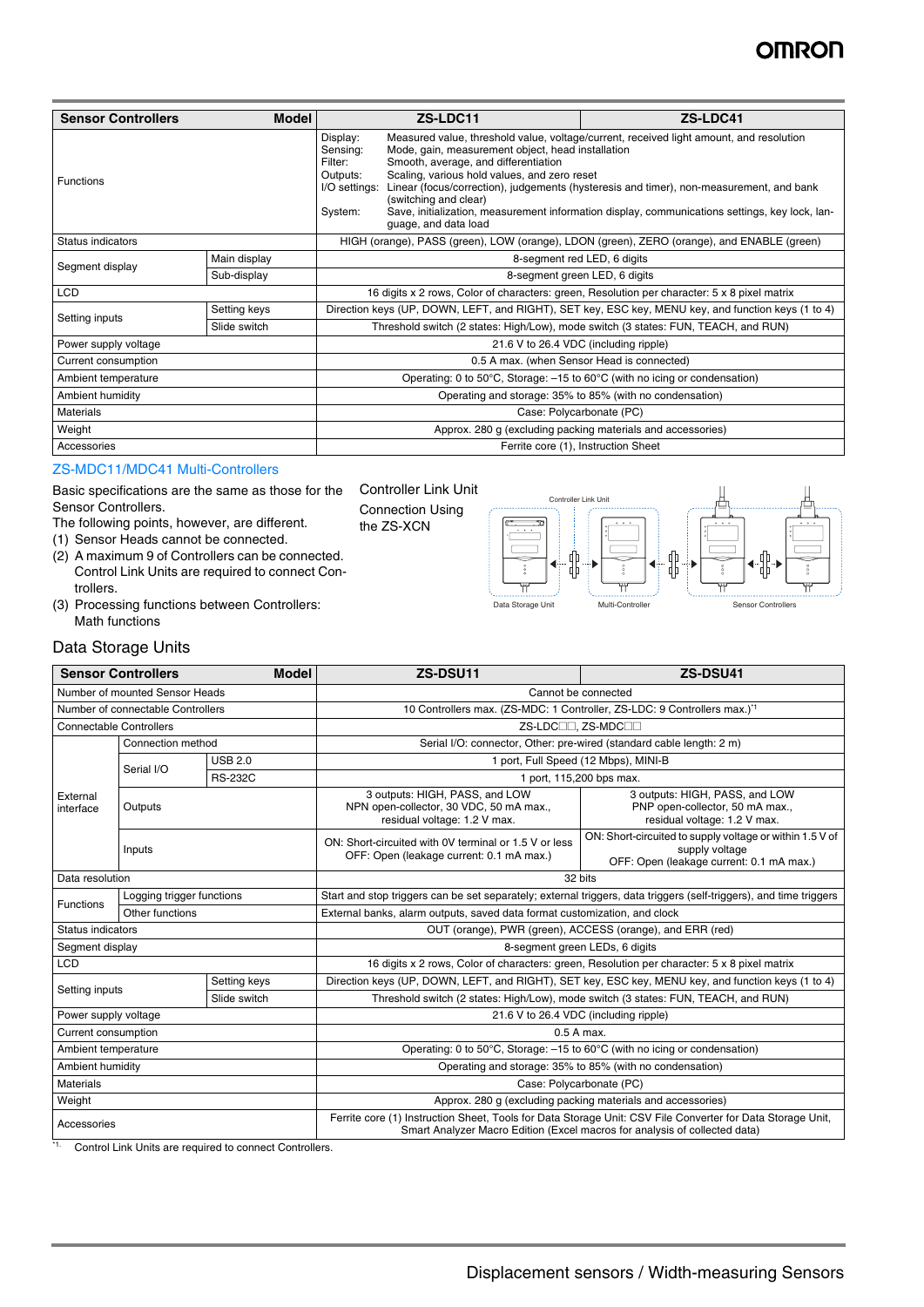